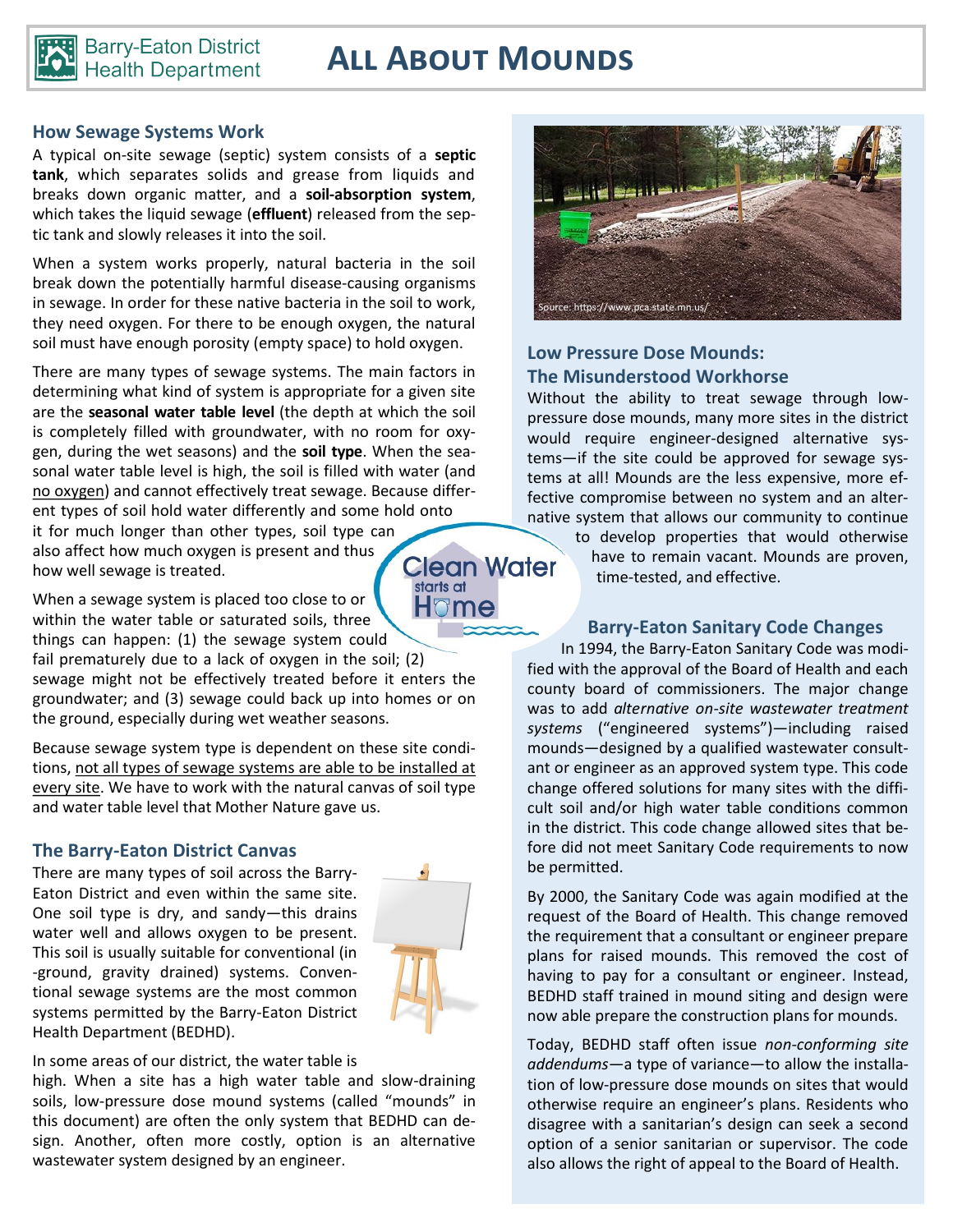### **What Are Some Common Features of Mounds?**

**Pressure distribution**. Conventional in-ground sewage systems fail slowly over time. This is a natural feature of systems with this type of older technology. In contrast, mound systems do not have this progressive failure because the sewage is distributed equally over the entire system.

**A special type of sand.** Not just any sand can be used beneath a mound sewage system. A special type of sand must be used to prevent soil clogging. This sand is common and commercially available within our district.

**A special time of the year.** Construction of some mounds is limited to certain dry periods of the year. This is true because mounds that are built on the heaviest soils can be easily compressed or "smeared" during wet periods of the year. If a mound is built in wet weather, the saturated soil beneath the mound can lose its ability to transmit water, thus destroying its ability to be used for sewage treatment and leading to premature failure.

#### **What Misconceptions About Mounds Exist in Our Community?**

**BEDHD only permits mounds**. FALSE! Mounds are only a small portion of the sewage permits that BEDHD issues. However, mounds are more noticeable because they are above the ground, while other permitted systems blend in with the yard. While a given site might not support a conventional system and BEDHD may recommend a mound, there is always the option to work with a private consultant to engineer an alternative system.

**Mounds always cost \$20, \$30, or \$40 thousand.** FALSE! While mounds are more expensive than conventional sewage systems, their cost is typically five to ten thousand dollars more. The more challenging a site is in terms of available space and access for delivery of material, the higher the cost. Also, while a comparison is most commonly drawn between mounds and conventional sewage systems, it is important to remember that the sites where a mound is permitted are those that simply cannot be approved for conventional sewage systems. A more apt comparison is between a mound and an engineer-designed alternative system, and the latter will almost always be more expensive.

**TOST requires mounds.** FALSE! The Time of Sale or Transfer (TOST) program has nothing to do with sewage system design, which is governed by the Sanitary Code. TOST identifies sites that have no sewage systems, which are often located in heavy, wet soil. In these sites, the only systems that meet the Sanitary Code are mounds or engineer-designed alternative systems.

**Mounds freeze often.** FALSE! One of the most common myths is that mounds freeze every winter. BEDHD has permitted these mounds for more than twenty years and has very rarely been contacted about a mound freezing. In those rare cases, the freezing was due to installation error, and BEDHD worked with the installer to fix the problem. BEDHD has also met regularly with sewage system installers to educate them on proper installation techniques.

**You don't need a mound if you cut out the clay.** FALSE! Another common misconception is that the heavy soils beneath the drainbed area can simply be removed and, after filling the empty space with sand, a gravity system can be installed. This type of system design (called a **deepcut system**) can only be used when there is dry, sandy soil beneath the removed heavy soil. Without this, water from the sewage system has nowhere to go, so it collects within the excavation. This is known as the "bathtub effect" because water fills the hole just like it would a plugged bathtub. This does not happen beneath a mound because of the equal distribution of sewage and the increased surface area of the mound.